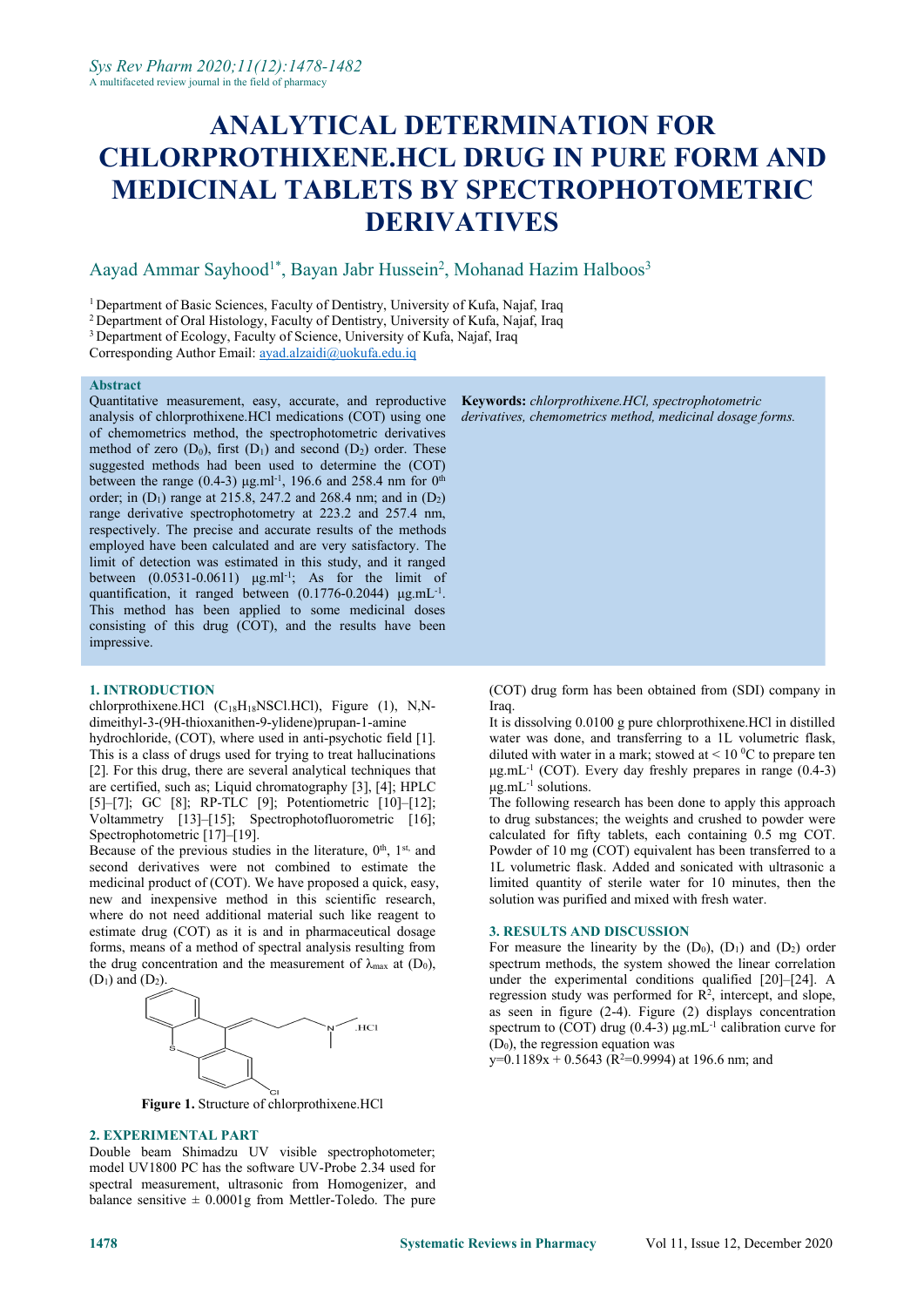$y=0.0762x + 0.3093$  (R<sup>2</sup>=0.9995) at 258.4 nm Figure (3)



**Figure 2.** (1); (D<sub>0</sub>) spectrum of (COT). (2); calibration curve  $\sqrt{0.024}$ for (COT) at 196.6 nm; (3) calibration curve for (COT) at 258.4 nm

Figure (3) displays concentration spectrum of (COT) drug (0.4-3)  $\mu$ g.mL<sup>-1</sup> calibration curve for (D<sub>1</sub>), the regression equation was

y= -0.0066x - 0.0323 (R <sup>2</sup>=0.9992) at 215.8 nm; and

 $y=0.003x + 0.0134$  (R<sup>2</sup>=0.9993) at 247.2 nm; and

 $y=-0.0026x - 0.0111$  (R<sup>2</sup>=0.9991) at 268.4 nm

Figure (4) displays concentration spectrum of (COT) drug (0.4-3)  $\mu$ g.mL<sup>-1</sup> calibration curve for (D<sub>2</sub>), the regression equation was

 $y=0.001x + 0.0041$  (R<sup>2</sup>=0.9996) at 223.2 nm; and  $(1$   $y = -0.0006x - 0.0026 (R<sup>2</sup>=0.9992)$  at 257.4 nm.

The standard additions method [25] can be used to ensure the accuracy of the results in this study.60%, 100% and 140% of 1 mg.mL -1 (COT), standard solutions were used to evaluate in terms of the accuracy of the suggested method by  $(D_0)$ ,  $(D_1)$ and  $(D_2)$ . Five determinations were made at each level, the percentage of error, the percentage of recovery, and the percentage of RSD (table 1).

**Figure 3.** (1):  $(D_1)$  spectrum of  $(COT)$ . (2): calibration curve for (COT) at 215.8 nm; (3) calibration curve for (COT) at 247.2 nm; (4) calibration curve for (COT) at 268.4 n





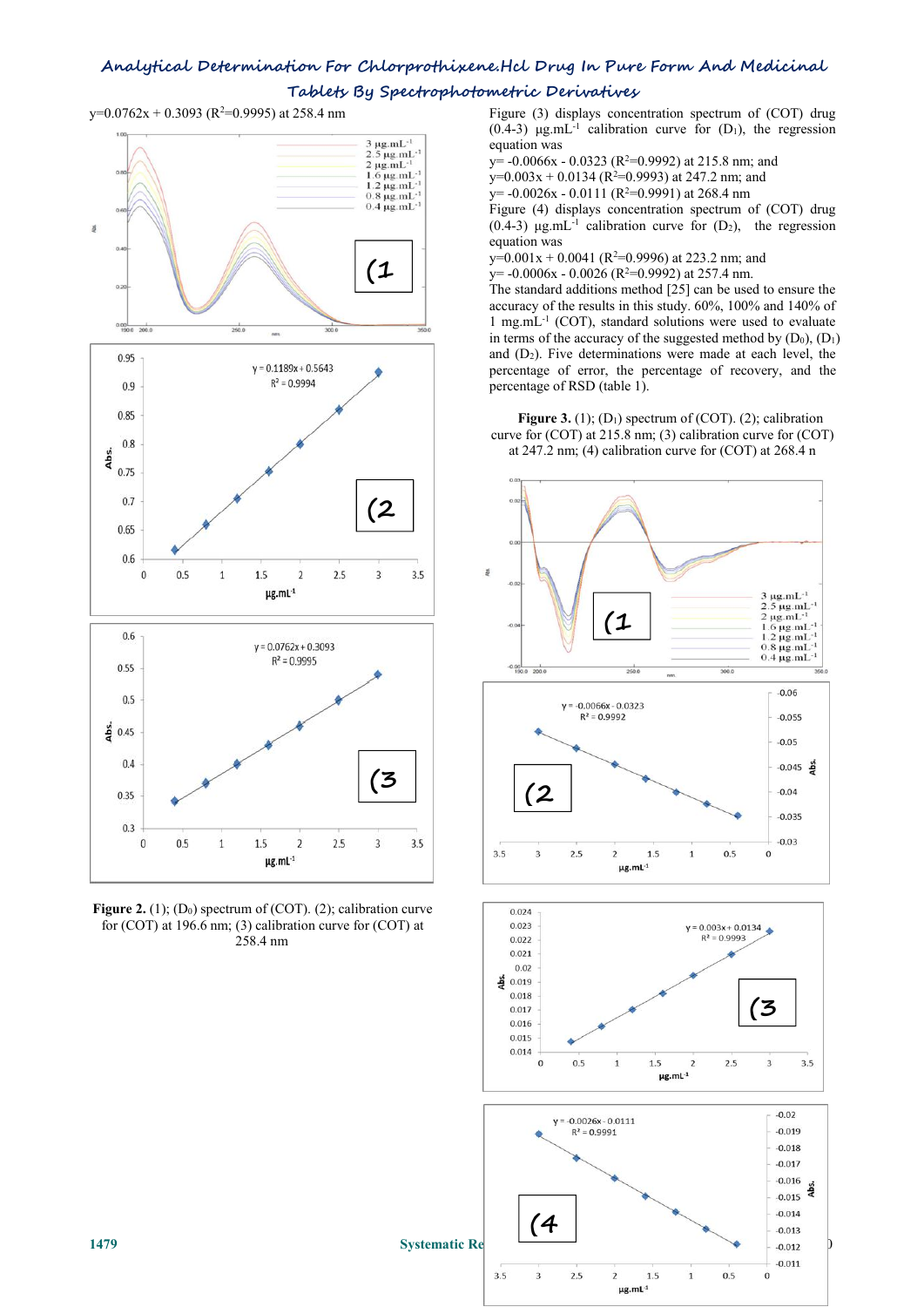



 $\mu$ g.mL<sup>-1</sup>

 $1.5$ 

 $\overline{1}$ 

 $0.5$ 

| $\mathbf{m}$ and $\mathbf{a}$ and $\mathbf{a}$ and $\mathbf{a}$ and $\mathbf{a}$ and $\mathbf{a}$ and $\mathbf{a}$ and $\mathbf{a}$ and $\mathbf{a}$ and $\mathbf{a}$ and $\mathbf{a}$ and $\mathbf{a}$ and $\mathbf{a}$ and $\mathbf{a}$ and $\mathbf{a}$ and $\mathbf{a}$ and $\mathbf{a}$ and |  |  |  |  |
|--------------------------------------------------------------------------------------------------------------------------------------------------------------------------------------------------------------------------------------------------------------------------------------------------|--|--|--|--|

 $\overline{3}$ 

 $2.5$ 

 $\overline{2}$ 

 $3.5$ 

| <b>Table 1.</b> Accuracy of spectrophotometric $0^{\text{th}}$ , 1st, and $2^{\text{nd}}$ derivatives determination of COT |                             |                                     |                                 |           |          |        |  |  |
|----------------------------------------------------------------------------------------------------------------------------|-----------------------------|-------------------------------------|---------------------------------|-----------|----------|--------|--|--|
| Method                                                                                                                     | $COT^*$ µg.mL <sup>-1</sup> | Standard Added* µg.mL <sup>-1</sup> | Found* $\mu$ g.mL <sup>-1</sup> | E%        | $R\%$    | RSD.%  |  |  |
|                                                                                                                            |                             | 0.6                                 | 1.6049                          | 0.3116    | 100.3116 | 0.1537 |  |  |
| $(D_0)$                                                                                                                    |                             |                                     | 1.9986                          | $-0.0656$ | 99.9343  | 0.2701 |  |  |
|                                                                                                                            |                             | 1.4                                 | 2.4055                          | 0.2296    | 100.2296 | 0.1483 |  |  |
|                                                                                                                            |                             | 0.6                                 | 1.6023                          | 0.1476    | 100.1476 | 0.1364 |  |  |
| $(D_1)$                                                                                                                    |                             |                                     | 2.0039                          | 0.1968    | 100.1968 | 0.2006 |  |  |
|                                                                                                                            |                             | 1.4                                 | 2.4028                          | 0.1202    | 100.1202 | 0.1305 |  |  |
|                                                                                                                            |                             | 0.6                                 | 1.5971                          | $-0.1804$ | 99.8195  | 0.1076 |  |  |
| $(D_2)$                                                                                                                    |                             |                                     | 2.0013                          | 0.0656    | 100.0656 | 0.0962 |  |  |
|                                                                                                                            |                             | 1.4                                 | 2.4002                          | 0.0109    | 100.0109 | 0.0764 |  |  |

**\*Average of 5 measurements**

(COT) solution at one  $\mu$ g.mL<sup>-1</sup> was analyzed every 5 times 2<sup>nd</sup> deriver for all  $(D_0)$ ,  $(D_1)$  and  $(D_2)$  order derivative methods to calculate the precision of this method. RSD expressed Interday and Intraday precision (Table 2).

**Table 2.** The precision of spectrophotometric  $0<sup>th</sup>$ ,  $1<sup>st</sup>$ , and  $2<sup>nd</sup>$ derivatives determination of COT

|         |                                  |                                  |                                  | .                                                                                         |  |
|---------|----------------------------------|----------------------------------|----------------------------------|-------------------------------------------------------------------------------------------|--|
| Method  | <b>COT</b><br>$\mu$ g.mL $\cdot$ | $RSD\%$<br>interday<br>precision | $RSD\%$<br>intraday<br>precision | To study the accuracy of this m                                                           |  |
| $(D_0)$ |                                  | 0.2351                           | 0.1975                           | medicinal tablets, 3 assessed table<br>0.8, 1.5, and 2.6 $\mu$ g.mL <sup>-1</sup> to dete |  |
| $(D_1)$ |                                  | 0.2671                           | 0.2167                           | of $(D_0)$ , $(D_1)$ and $(D_2)$ order. Fi<br>at each level, the percentage               |  |
| $(D_2)$ |                                  | 0.2167                           | 0.1784                           | recovery, and the percentage of                                                           |  |

#### **\*Average of 5 measurements**

(LOQ) quantification limit, and (LOD) detection limit are calculated for this suggested method to depend on standard deviation, and the result is displayed in table 3.

**Table 3.** LOD and LOQ of spectrophotometric 0<sup>th</sup>, 1<sup>st,</sup> and  $\qquad \qquad$ 

#### 2 nd derivatives determination of COT

 $-0.003$ 

 $-0.0025$ 

 $\overline{0}$ 

| <b>Methods</b>   | LOD;<br>$\mu$ g.mL $^{-1}$ | LOQ;<br>$\mu$ g.m $\overline{L}^{-1}$ |
|------------------|----------------------------|---------------------------------------|
| $\mathrm{(D_0)}$ | 0.0531                     | 0.1776                                |
| $(D_1)$          | 0.0595                     | 0.1990                                |
| $(D_2)$          | 0.0611                     | 0.2044                                |

**intraday** To study the accuracy of this method to determine (COT) in **precision** medicinal tablets, 3 assessed tablet solution concentration of  $(D_0)$  1 0.2351 0.1975 0.8, 1.5, and 2.6  $\mu$ g.mL<sup>-1</sup> to determine by derivative methods of  $(D_0)$ ,  $(D_1)$  and  $(D_2)$  order. Five determinations were made at each level, the percentage of error, the percentage of recovery, and the percentage of RSD (table 4).

#### **Table 4.** Medicinal tablets analysis

|  | R% | E% | Found<br>$\star$<br>$\mu$ g.m<br>-1 | Taken<br>$\ast$<br>$\mu$ g.m<br>$T - 1$ | Met<br>hod |
|--|----|----|-------------------------------------|-----------------------------------------|------------|
|--|----|----|-------------------------------------|-----------------------------------------|------------|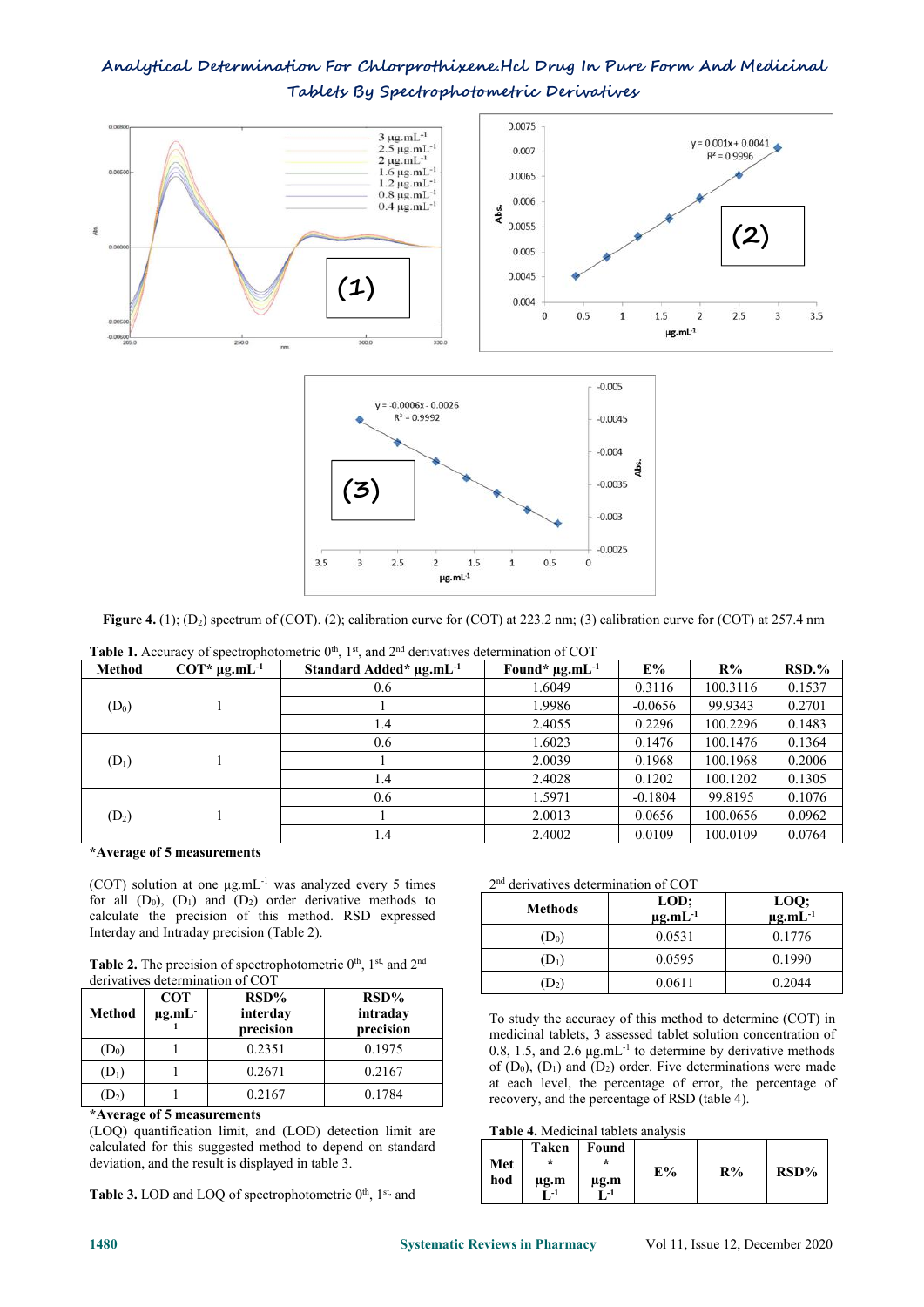|         | 0.8 | 0.7992 | $-0.0984$ | 99.9015  | 0.2916 | Golabi<br>Showkati-Shishevan,<br>and M.<br>$[11]$ S.<br>М.                                                          |  |  |  |  |  |
|---------|-----|--------|-----------|----------|--------|---------------------------------------------------------------------------------------------------------------------|--|--|--|--|--|
| $(D_0)$ | 1.5 | .4973  | $-0.1749$ | 99.8250  | 0.2541 | "Potentiometric titration of phenothiazine compounds in                                                             |  |  |  |  |  |
|         | 2.6 | 2.5971 | $-0.1110$ | 99.8889  | 0.2073 | chloroform and its use in pharmaceutical analysis.,"<br><i>Talanta</i> , vol. 38, no. 11, pp. 1253–1256, Nov. 1991. |  |  |  |  |  |
|         | 0.8 | 0.8018 | 0.2296    | 100.2296 | 0.3712 | [12] M. I. Walash, M. Rizk, and A. El-Brashy, "Colorimetric                                                         |  |  |  |  |  |
| $(D_1)$ | . 5 | .5026  | 0.1749    | 100.1749 | 0.2694 | determination of thioxanthenes with tetracyanoethylene,"                                                            |  |  |  |  |  |
|         | 2.6 | 2.5997 | $-0.0100$ | 99.9899  | 0.2169 | <i>Pharm. Weekbl. Sci. Ed., vol. 8, no. 4, pp. 234–238, Aug.</i>                                                    |  |  |  |  |  |
|         | 0.8 | 0.8044 | 0.5577    | 100.5577 | 0.2536 | 1986.                                                                                                               |  |  |  |  |  |
| $(D_2)$ | 1.5 | .5052  | 0.3499    | 100.3499 | 0.2162 | [13] M. A. El-Shal, "Electrochemical studies for the<br>determination of quetiapine fumarate and olanzapine         |  |  |  |  |  |
|         | 2.6 | 2.6023 | 0.0908    | 100.0908 | 0.2174 | antinsychotic drugs " Adv Pharm Bull you 3 no 2 nn                                                                  |  |  |  |  |  |

**\*Average of 5 measurements**

#### **4. CONCLUSIONS**

The zero-, first- and second-order derivative spectrometry procedure makes quantitative analyzes of (COT) drugs were easy to specify, accurate, and replicable. The techniques were validated as specified, linearity, accuracy, precision, detection limit (LOD), quantification limit (LOQ), and reproductivity by ICH Guidelines. To the quality control and the routine test for drugs in bulk or/and medicinal tablets analysis, the proposed design can be used.

#### **REFERENCES**

- [1] M. Towers, *British Pharmacopoeia*. London: The Stationery Office: Crown Copyright, 2009.
- [2] J. Lally and J. H. MacCabe, "Antipsychotic medication in schizophrenia: a review," *Br. Med. Bull.*, vol. 114, no. 1, pp. 169–179, May 2015.
- [3] G. M. Duignan, J. H. Miller, and G. G. Skellern, "Development of a liquid chromatographic method for the control of related substances in chlorprothixene hydrochloride.," *J. Pharm. Biomed. Anal.*, vol. 14, no. 4, pp. 451–456, Feb. 1996.
- [4] A. M. A. Verweu, M. L. Hordijk, and P. J. L. Lipman, "Quantitative liquid chromatography, thermospray/tandem mass spectro-metric (lc/tsp/ms/ms) analysis of some tranquilizers of the thioxanthene group in whole-blood," *J. Liq. Chromatogr.*, vol. 17, no. 19, pp. 4099–4110, Nov. 1994.
- [5] M. K. K. Nielsen and S. S. Johansen, "Simultaneous Determination of 25 Common Pharmaceuticals in Whole Blood Using Ultra-Performance Liquid Chromatography–Tandem Mass Spectrometry," *J. Anal. Toxicol.*, vol. 36, no. 7, pp. 497–506, Jun. 2012.
- [6] M. A. Brooks, G. DiDonato, and H. P. Blumenthal, "Determination of chlorprothixene and its sulfoxide metabolite in plasma by high-performance liquid chromatography with ultraviolet and amperometric detection.," *J. Chromatogr.*, vol. 337, no. 2, pp. 351–362, Feb. 1985.
- [7] A. L. W. PO and W. J. IRWIN, "A high performance liquid chromatographic assay of cis- and trans- isomers of tricyclic neuroleptic drugs," *J. Pharm. Pharmacol.*, vol. 31, no. 1, pp. 512–516, Sep. 1979.
- [8] R. Caldwell and H. Challenger, "A capillary column gas chromatographic method for the identification of drugs of abuse in urine samples," *Ann. Clin. Biochem.*, vol. 26, no. 5, pp. 430–443, 1989.
- [9] K. Ciura, A. Rutecka, A. Szewczyk, P. Kawczak, T. Bączek, and J. Nowakowska, "Study of the chromatographic behavior of selected antipsychotic drugs on RP-TLC based on quantitative structure–retention relationships," *J. Iran.Chem. Soc.*, vol. 16, no. 5, pp. 1019–1027, 2019.
- [10] M. Zilker, F. Sörgel, and U. Holzgrabe, "A long time stability study of 50 drug substances representing common drug classes of pharmaceutical use," *Drug Test. Anal.*, vol. 11, no. 7, pp. 1065–1075, Jul. 2019.
- [11] S. M. Golabi and M. Showkati-Shishevan, "Potentiometric titration of phenothiazine compounds in chloroform and its use in pharmaceutical analysis.," *Talanta*, vol. 38, no. 11, pp. 1253–1256, Nov. 1991.
- determination of thioxanthenes with tetracyanoethylene," *Pharm. Weekbl. Sci. Ed.*, vol. 8, no. 4, pp. 234–238, Aug. 1986.
- [13] M.A. El-Shal, "Electrochemical studies for the determination of quetiapine fumarate and olanzapine antipsychotic drugs.," *Adv. Pharm. Bull.*, vol. 3, no. 2, pp. 339–344, 2013.
- [14] H. Puzanowska-Tarasiewicz, W. Misiuk, K. Mielech- ŁUkasiewicz, and L. Kuzmicka, "Spectroscopic and electrochemical analysis of psychotropic drugs," *Indian Journal of Pharmaceutical Sciences*, vol. 71, no. 1. OMICS International, pp. 8–18, 01-Jan-2009.
- [15] P. Tuzhi, Y. Zhongping, and L. Huiping, "Adsorptive preconcentration for voltammetric measurements of trace levels of chlorprothixene," *Analyst*, vol. 116, no. 7, pp. 727–730, Jan. 1991.
- [16] A. Poklis, D. Maginn, and M. A. Mackell, "Chlorprothixene and chlorprothixene-sulfoxide in body fluids from a case of drug overdose," *J. Anal. Toxicol.*, vol. 7, no. 1, pp. 29–32, 1983.
- [17] J. Karpińska and J. Szostak, "Determination of chlorprothixene and amitryptyline hydrochlorides by UV-derivative spectrophotometry and UV-solid-phase spectrophotometry," *Spectrochim. Acta - Part A Mol. Biomol. Spectrosc.*, vol. 61, no. 5, pp. 975–981, Mar. 2005.
- [18] B. Starczewska and J. Karpińska, "Spectrophotometric determination of chlorprothixene hydrochloride by pyrocatechol violet and ceric(IV) Ions," *J. Trace Microprobe Tech.*, vol. 20, no. 3, pp. 317–325, Aug. 2002.
- [19] B. Starczewska and A. Purzyńska, "Spectrophotometric determination of chlorprothixene with eriochrome cyanine R," *Mikrochim. Acta*, vol. 134, no. 1–2, pp. 23– 25, 2000.
- [20] M.H. Halboos, A. Ammar Sayhood, and T. Ala'A Hussein, "Determination celiprolol hydrochloride drug by used zero, first, second and third order derivative and peak area spectrophotometry method in its pure form and in pharmaceutical tablets," in *Journal of Physics: Conference Series*, 2019, vol. 1294, no. 5.
- [21] A. N. M. Al-Shirifi, S. B. Dikran, and M. H. N. Halboos, "Application of central composite design method to oxidative coupling spectrophotometric determination of metoclopramide hydrochloride in pure form and pharmaceutical preparations," *J. Glob.Pharma Technol.*, vol. 10, no. 5, pp. 143–152, 2018.
- [22] A. M. A. Aljafery, A. Sayhood, W. M. Abdulridha, and A. M. Yousif, "Evaluation the tensile strength of cold cured acrylic resin denture base material by adding silver nanoparticles," *Indian J. Public Heal. Res. Dev.*, vol. 9, no. 10, pp. 917–922, Oct. 2018.
- [23] A. A. Sayhood and H. J. Mohammed, "Synthesis of new azo reagent for determination of Pd(II), Ag(I) and applied to enhance the properties of silver nano particles," *Int. J. Chem. Sci.*, vol. 13, no. 3, pp. 1123–1136, 2015.
- [24] A. A. Sayhood and H. J. Mohammed, "Synthesis of novel azo reagents derived from 4-aminoantipyrine and their applications of enhancement of silver nano particles," *Der Pharma Chem.*, vol. 7, no. 8, pp. 50–58, 2015.
- [25] M. H. Halboos, B. J. Hussein, and A. A. Sayhood, "Preparation of a new azo compound (HAZM) used for analytical spectrophotometric determination of glucose in blood and saliva," *Period. Tche Quim.*, vol. 17, no. 35, pp.